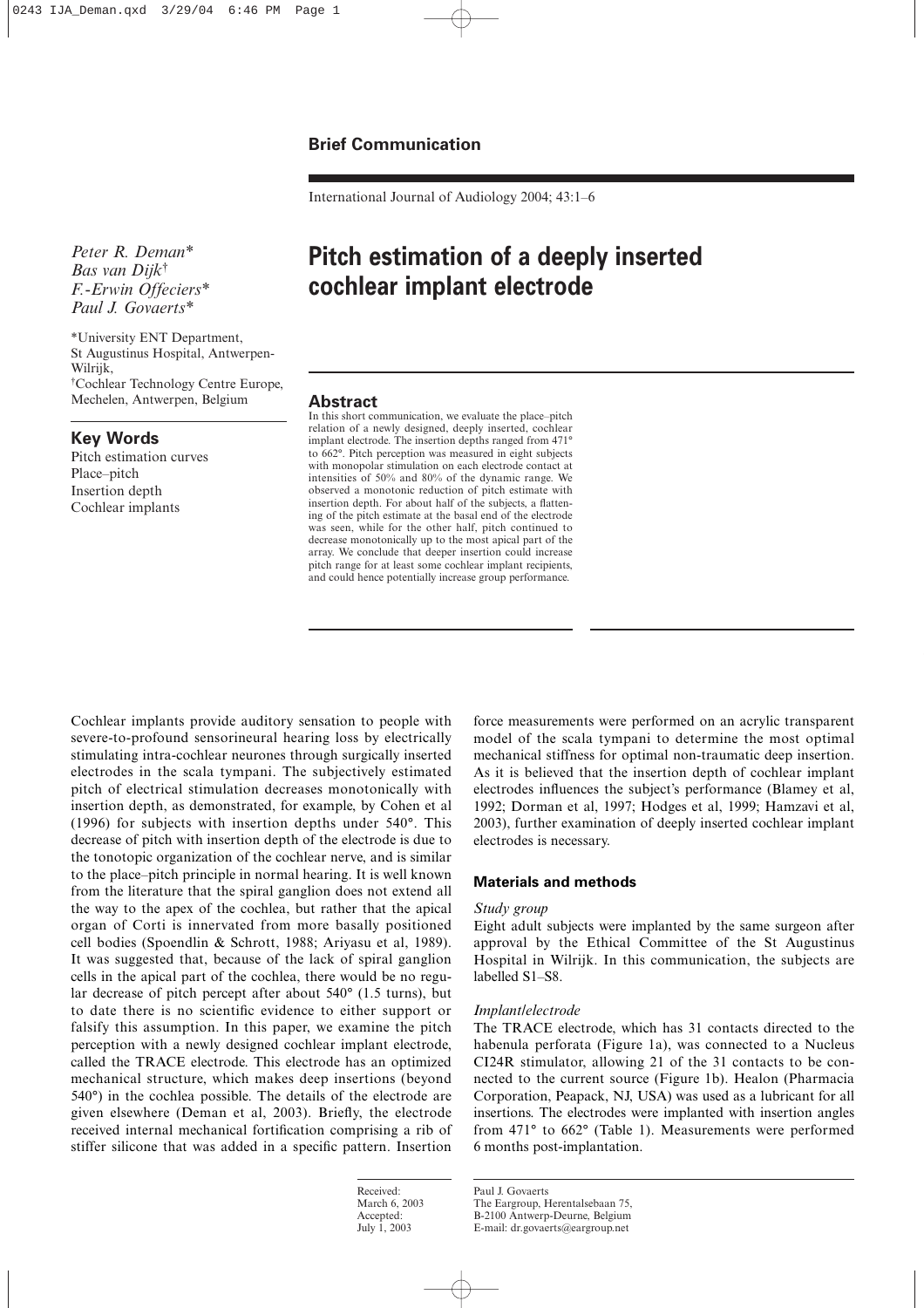

**Figure 1.** (a) Three-dimensional view of the TRACE cochlear implant electrode. (b) Schematic top view of the TRACE cochlear implant electrode. Black dotted contacts are not connected to the receiver–stimulator.

#### *Insertion depth*

A radiograph was taken for each subject, using the modified Stenvers view, as described by Marsh et al (1993) and Xu et al (2000). We used the computerized method of Cohen et al (1996) to determine the position of the electrode contacts in terms of angle within the cochleovestibular framework. The position is defined in terms of the angle and is expressed as radial degrees. A full-turn insertion thus means 360°. This facilitates comparison of data from electrode arrays that follow different intracochlear trajectories: one array might follow the outer wall of the scala tympani, whereas another might follow the inner wall. Furthermore, cochleas differ in diameter, and from a physiological point of view, defining the insertion depth as number of turns (degrees) seems more appropriate than defining it as absolute distance (mm) from a fixed reference such as the cochleostomy.

The methodology of the computer analysis has been described in detail previously (Cohen et al, 1996). In short, the radiographs are digitized and the position of the apex of the semicircular canal and the midpoint of the vestibule is specified. A template is fitted to the partially visible outer wall of the otic capsule, using also the positions of the superior semicircular canal and the vestibule. This process places the individual electrode contacts within a cochleovestibular framework and gives an estimate of the size and central axis of the cochlea. This method provided estimates of electrode insertion angle and roundwindow position that were resistant to the effects of rotation of the cochlea relative to the X-ray beam and to interobserver variations.

#### *Threshold and loudest acceptable presentation levels*

Stimuli of 500 ms, consisting of biphasic electrical pulses (100  $\mu$ s) per phase, inter-phase gap (IPG)  $25 \mu s$ , 500 pulses/s), were given on each electrode at different levels to determine the threshold (T-level) and the loudest acceptable presentation level (LAP level). All stimuli were monopolar: the stimulation occurred between an intra-cochlear active electrode and an extra-cochlear reference electrode.

| Subject | Gender | Age at implant<br>(vears) | Aetiology                   | Duration<br>of deafness | <i>Insertion</i><br>depth |
|---------|--------|---------------------------|-----------------------------|-------------------------|---------------------------|
|         | М      | 60                        | Meningitis                  | > 30                    | 548°                      |
|         | F      | 64                        | Progressive unknown         | 10                      | $471^\circ$               |
|         | F      | 39                        | Progressive unknown         | 18                      | $642^\circ$               |
|         | F      | 42                        | Unknown sudden onset        | 12                      | $653^\circ$               |
|         | F      | 72                        | Genetic                     | 14                      | $662^\circ$               |
|         | М      | 48                        | Acoustic trauma progressive |                         | $643^\circ$               |
|         | F      | 45                        | Genetic                     |                         | 578°                      |
|         | F      | 70                        | Otosclerosis progressive    |                         | 598°                      |

| ı<br>п |  |
|--------|--|
|--------|--|

2 International Journal of Audiology, Volume 43 Number 1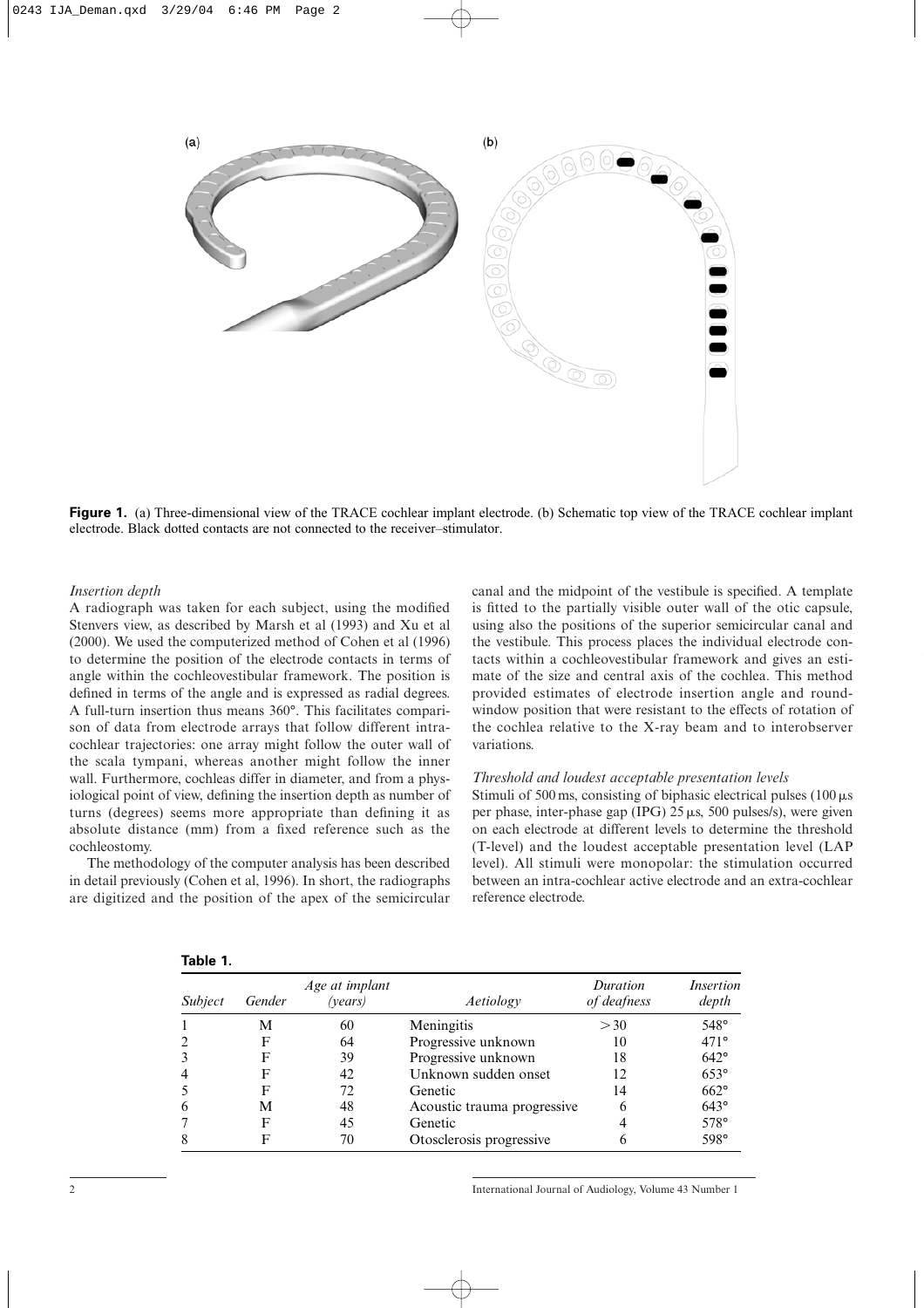#### *Pitch estimation curves*

All pitch estimation experiments were performed using loudnessbalanced stimuli at approximately 50% and 80% of the dynamic range (dB re  $1 \mu$ A). Pitch measurements were performed using a numerical estimation procedure, similar to those used by Shannon (1983), Dorman et al (1990), Busby et al (1994) and Cohen et al (1996). After a test run, in which all stimuli were presented, the actual test was started. During the test, the stimuli were given in random order to the different electrodes. The subject was instructed to report the pitch of each stimulus by means of a visual analog scale ranging from 1 to 100, representing the lowest and the highest pitch level respectively. During the experiment, eight stimuli were presented on each individual electrode contact. The 50% and 80% pitch estimation curves were not measured in the same session, due to time constraints.

## **Results**

#### *Threshold and loudest acceptable presentation levels*

The median, minimum and maximum values of the T-levels and LAP levels on all electrodes for all eight subjects are shown in Figure 2.

## *Individual pitch estimation curves*

In Figure 3, the individual pitch estimates for the 50% stimuli are shown versus the percentage of length along the organ of Corti (Cohen et al, 1996). Each individual data point is an average of eight measurements, and 95% confidence intervals are included. For S2, S3, S4 and S6, we see a clear flattening effect at the apical side of the electrode. For S2, there are no data on the most basal contact, due to uncomfortable sound sensations.

Because it is known that the results of pitch-ranking experiments can differ when different loudness levels are used, we also measured the curves at 80% of the dynamic range (Figure 4). The results of the 80% stimuli are, in general, very similar to the 50% data. Although the 80% data show more scattering in S3 and S8, they still give the same trend. The only remarkable difference is that, in the 50% curves, some recipients show a flattening at the basal end of the curve that is not present in their respective 80% curve. This can probably be explained by the fact that the very soft high-pitched sounds are difficult to rank in



**Figure 2.** Median, maximum and minimum levels of the T-levels and LAP levels in monopolar stimulation mode across the eight subjects in this study. T-levels and LAP- levels were obtained using a standard clinical methods. The stimuli were 500-ms trains of biphasic pulses (100  $\mu$ s per phase, IPG 25  $\mu$ s, 500 pulses/s).

pitch. S1 is the only subject where a flattening at the apical side is present in the 80% data but is not seen in the 50% data.

#### **Discussion**

It is well known that the perceived pitch of electrical stimulation in the cochlea decreases with increasing insertion depth, similar to the normal-hearing place–pitch relation. However, the insertion depth of cochlear implant electrodes has been under discussion, mainly because the spiral ganglion only reaches 1.5 turns into the cochlea (Spoendlin & Schrott, 1988; Ariyasu et al, 1989), while the organ of Corti extends to about 2.5 turns. Also, there is evidence that the probability of cochlear damage increases with insertion depth (Kennedy, 1987). When electrode insertion is stopped at the first point of resistance, however, deep electrode insertions are possible without increased trauma, as shown in temporal bone experiments (Gstoettner et al, 1997).

To answer the question of how deep an electrode should be inserted, it is important to collect psychophysical data on deeper electrode insertions. The data reported so far in the literature were obtained using electrodes with insertion depths ranging from less than 1 turn up to 1.5 turns maximum (Busby et al, 1994; Cohen et al, 1996). In our patient group, we have estimated insertion depths between 471° and 662° (Table 1).

Figure 2 shows that the threshold and comfort level profiles did not show a difference in the excitability of neural populations towards the most apical end of the array. Because of the changes in scale geometry, it is difficult to draw conclusions from this observation, but it does indicate that apical electrodes (1.5–2.5 turns) can still effectively stimulate neural elements in the cochlea.

In Figures 3 and 4, the pitch-ranking data for the 50% and 80% stimuli are displayed. Our data confirm the conclusion of Cohen et al (1996) and Busby et al (1994) that there is a monotonic decrease in pitch estimation with insertion depth in monopolar stimulation mode. Furthermore, we conclude that deeply inserted electrodes up to 662° can effectively stimulate neural elements along the whole array, and that, at least for some subjects, this leads to an extended pitch range. We see that even with insertions above 540°, there can be a smoothly decreasing pitch estimate as a function of depth of stimulation. In half of our subjects, we did observe a flattening trend at the basal end of the pitch estimate curves. This flattening could be due to the absence of spiral ganglion cells and low survival of peripheral dendritic cells deeper than 1.5 turns into the cochlea.

Subject 2, however, who had the shallowest insertion in our study group, also showed a clear flattening of pitch percept already beyond 50% of the length of the organ of Corti, which could indicate that for this subject the above argument is not valid.

The fact that we did observe a regular pitch decrease up to very deep insertion lengths for half of the subjects could indicate that, for those subjects, stimulation in the apical part of the cochlea does not occur at the spiral ganglion, but takes place at the peripheral process. This suggestion is further supported by the notion that the TRACE electrode contacts are in very close contact with the basilar membrane, rather than with the modiolus. If this is true, then the flattening of the pitch percept for some of the recipients is probably correlated with the absence of dendritic structures peripheral to the spiral ganglion. This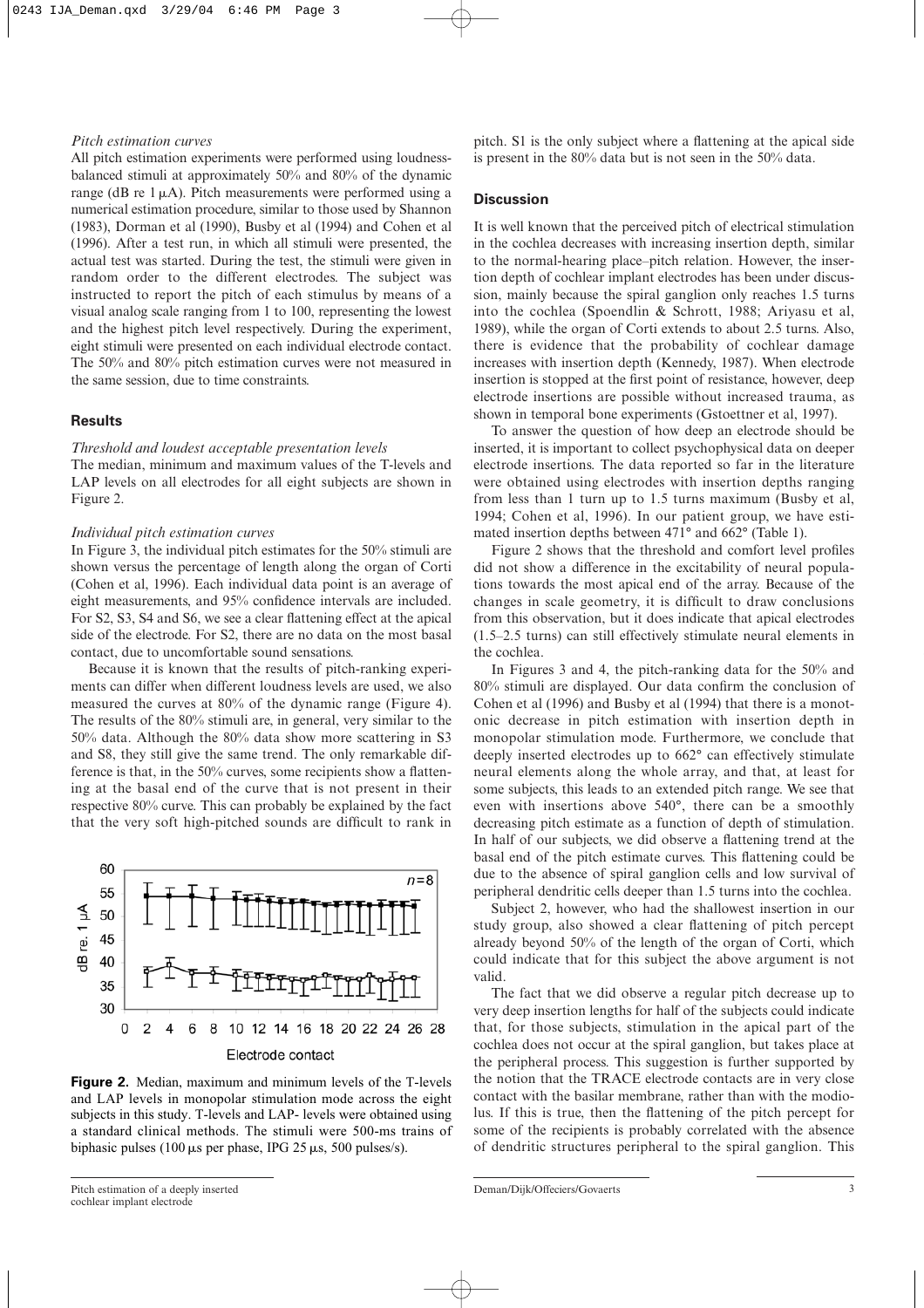

**Figure 3.** Individual pitch-ranking results for the eight subjects: pitch estimation versus depth of stimulating electrode for monopolar (MP) stimulation mode. Each data point represents a mean value of eight presentations, and 95% confidence intervals are included. The stimuli were 500-ms trains of biphasic pulses on 50% of the dynamic range (100  $\mu$ s per phase, IPG 25 $\mu$ s, 500 pulses/s), loudness balanced across the array.

<sup>4</sup> International Journal of Audiology, Volume 43 Number 1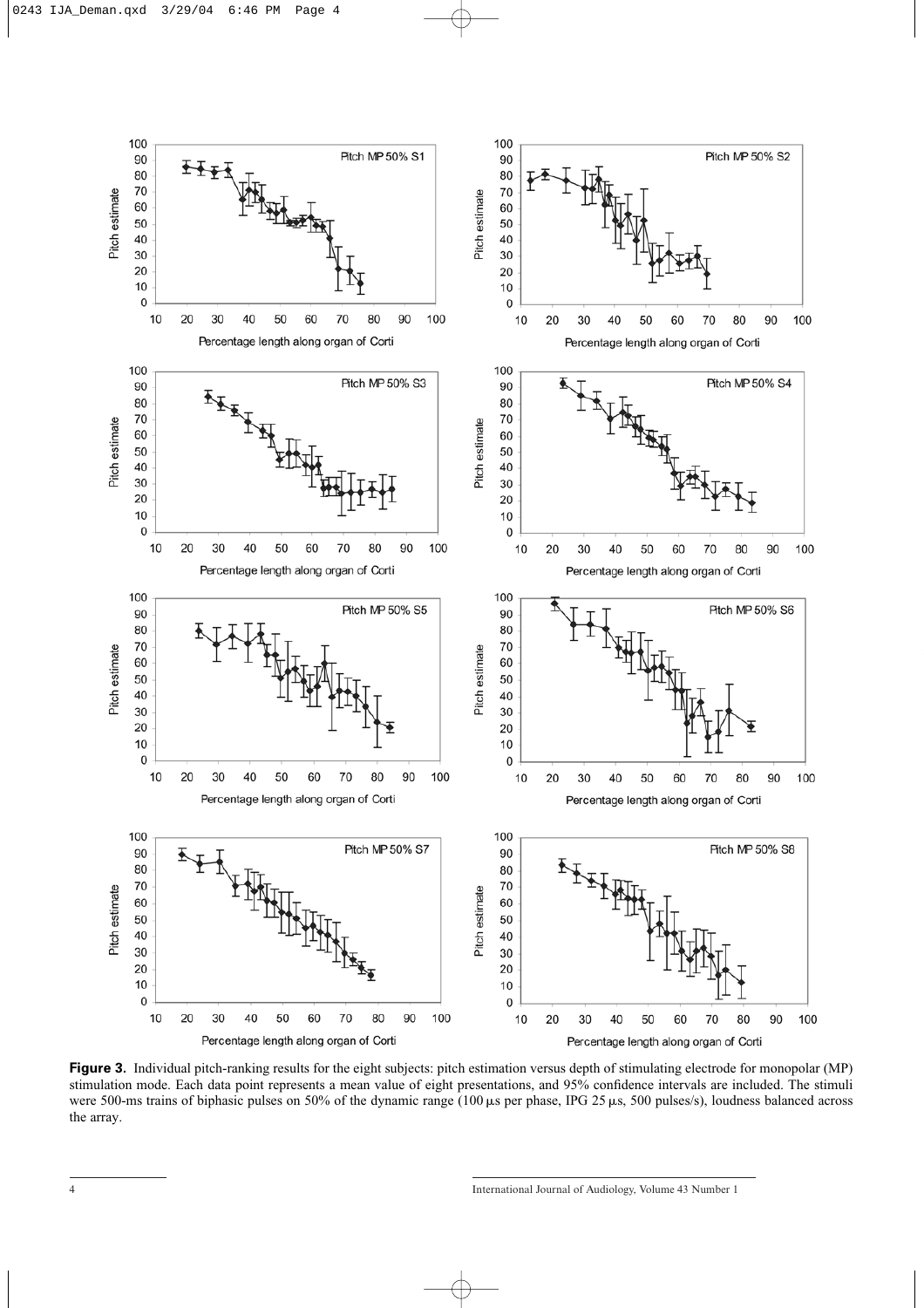

**Figure 4.** Individual pitch-ranking results for the eight subjects: pitch estimation versus depth of stimulating electrode for monopolar (MP) stimulation mode. Each data point represents a mean value of eight presentations, and 95% confidence intervals are included. The stimuli were 500-ms trains of biphasic pulses on 80% of the dynamic range (100  $\mu$ s per phase, IPG 25  $\mu$ s, 500 pulses/s), loudness balanced across the array.

Pitch estimation of a deeply inserted 5<br>
5 cochlear implant electrode